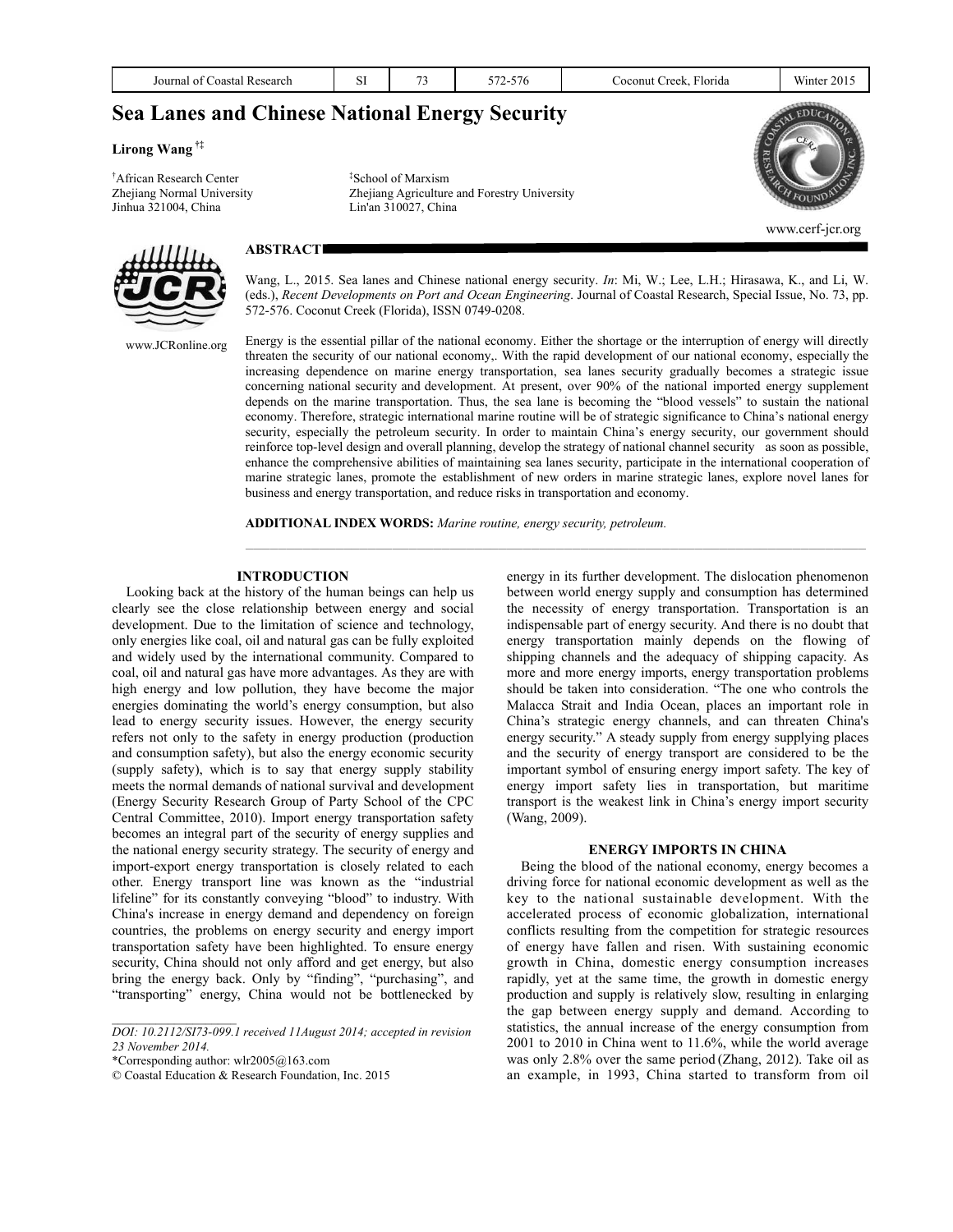| Year | Production (MT) | Consumption (MT) | Net Import (MT) | Import Dependency (%) |
|------|-----------------|------------------|-----------------|-----------------------|
| 2000 | 162.3           | 226.9            | 71.0            | 31.3                  |
| 2001 | 164.9           | 231.9            | 73.8            | 31.8                  |
| 2002 | 168.9           | 245.7            | 83.6            | 34.0                  |
| 2003 | 169.3           | 275.2            | 107.7           | 39.1                  |
| 2004 | 174.1           | 308.6            | 149.7           | 48.5                  |
| 2005 | 180.8           | 327.8            | 146.2           | 44.6                  |
| 2006 | 183.7           | 346.1            | 168.6           | 48.7                  |
| 2007 | 186.7           | 362.8            | 183.9           | 50.7                  |
| 2008 | 189.7           | 375.7            | 199.1           | 53.0                  |
| 2009 | 189.5           | 404.6            | 219.2           | 54.2                  |
| 2010 | 203.0           | 428.6            | 234.6           | 54.7                  |
| 2011 | 203.6           | 461.8            | 253.0           | 54.8                  |

Table 1. *China's oil production, consumption, net imports and import dependency ratio statistics from 2000 to 2011.*

Data sources: according to BP Statistical Review of World Energy

exporter into a net oil importer. From then on, the net import volume of petroleum in China has increased substantially. By 2007 China had become the world's third largest oil importer (second only to the United States and Japan), and the world's second largest oil consumer (after the United States), with oil import dependency of 50.7%. In 2009 oil imports in China topped 200 million tons for the first time, with the dependency of 54.2%. At the same year, the United States consumed 2.182 billion tons of standard oil, China 2.177 billion tons, accounting for 19.5% of the world's volume, without any differences between each other (BP Statistical Review of World Energy, 2010). Oil consumption in China from 2000 to 2010 increased from 226.9 million tons to 428.6 million tons, with the average annual growth of 6.37%, contrasting to the world's growth of 1.36% over the same period, with an increase from 6.81% to 11.04% of world's oil consumption. In the ten years, the added volume of oil consumption in China occupied 40.2% of world. During this ten year, China's crude oil imports increased from 73.8 million tons to 234.6 million tons, with the annual growth rate of 16.3%, while the annual growth of world oil and oil imports are 1.21% and 5.32% respectively over the same period. By 2010, China has become the world's second largest oil consumer and importer (Zhang, 2012). According to the *BP Statistical Review of World Energy*, Chinese crude oil imports amounted to 253 million tons in 2011, accounting for 13.3% of total world imports, and continued to rank the second place in world crude oil imports. According to the official statements, the total energy consumption in China will reach 5 billion tons of standard coal equivalent (tce) in 2020, in which oil accounts for 20% (only a slight increase from 18.1% in 2010), then it will consume 700 million tons' crude oil. Supposing domestic production is basically stable with the output of 200 million tons and the import of 500 million tons, the import dependency would reach as high as 71%. China is much more likely to be the world's largest importer of crude oil in the period from 2015 to 2020, which imposes a greater pressure on China's crude oil supply (Zhang, 2012). The details of Chinese oil production, consumption, net imports and import dependency are shown in Table 4. Compared vividly to black gold, Oil, as important national fuel energy and strategic materials, composes an important part to ensure national economic development and security. "The one, who occupies the oil, then occupies the world, for he can rule the ocean with diesel, control the sky with high precision oil, and dominate the land with gasoline and kerosene (O'Connor, 1955).

In addition, China is also a big country in the import and consumption of coal and natural gas. China has been known for its high proportion of coal consumption (70%), which is about 2.4 times over the world average volume (29.6%). The proportion of China's coal consumption in the world's total volume rose from 22.4% in 2000 to 48.4% in 2010, which means that China consumed nearly half of the global coal production. The growing demands for coal also cause the increasing problems of coal supply security. For natural gas, China has begun to partly rely on imports since 2007. By 2010, gas imports amounted to 17 billion cubic meters, accounting for 16% of the total annual consumption, including 9.356 million tons' liquefied natural gas. The consumption of natural gas has increased as high as 28% and 19% in the domestic civil and industrial areas respectively. In 2011, this trend did not change, and natural gas import dependency increased greatly, rising from 11% in 2010 to 21% (Tian, 2012). According to the data in *BP Statistical Review of World Energy*, China's natural gas imports amounted to 30.9 billion cubic meters in 2011, which would reach 90 to 100 billion cubic meters in 2015. The International Energy Agency (IEA, May, 2012) predicted that by 2020 natural gas consumption in China would reach 400 billion cubic meters, and in this way, China could become the largest importer of natural gas during the period from 2015 to 2020 (Zhang, 2011).

## **ANALYSIS ON THE IMPORTANCE OF MARINE TRANSPORT TO CHINESE ENERGY SECURITY**

"From 18<sup>th</sup> Century, marine channels have been of critical interests for marine nations. They are not only the means of maintaining economic prosperity and exerting global impact, but also the approaches of national surviving (Bergin, 1997)." "As maritime trades are of utmost importance to the security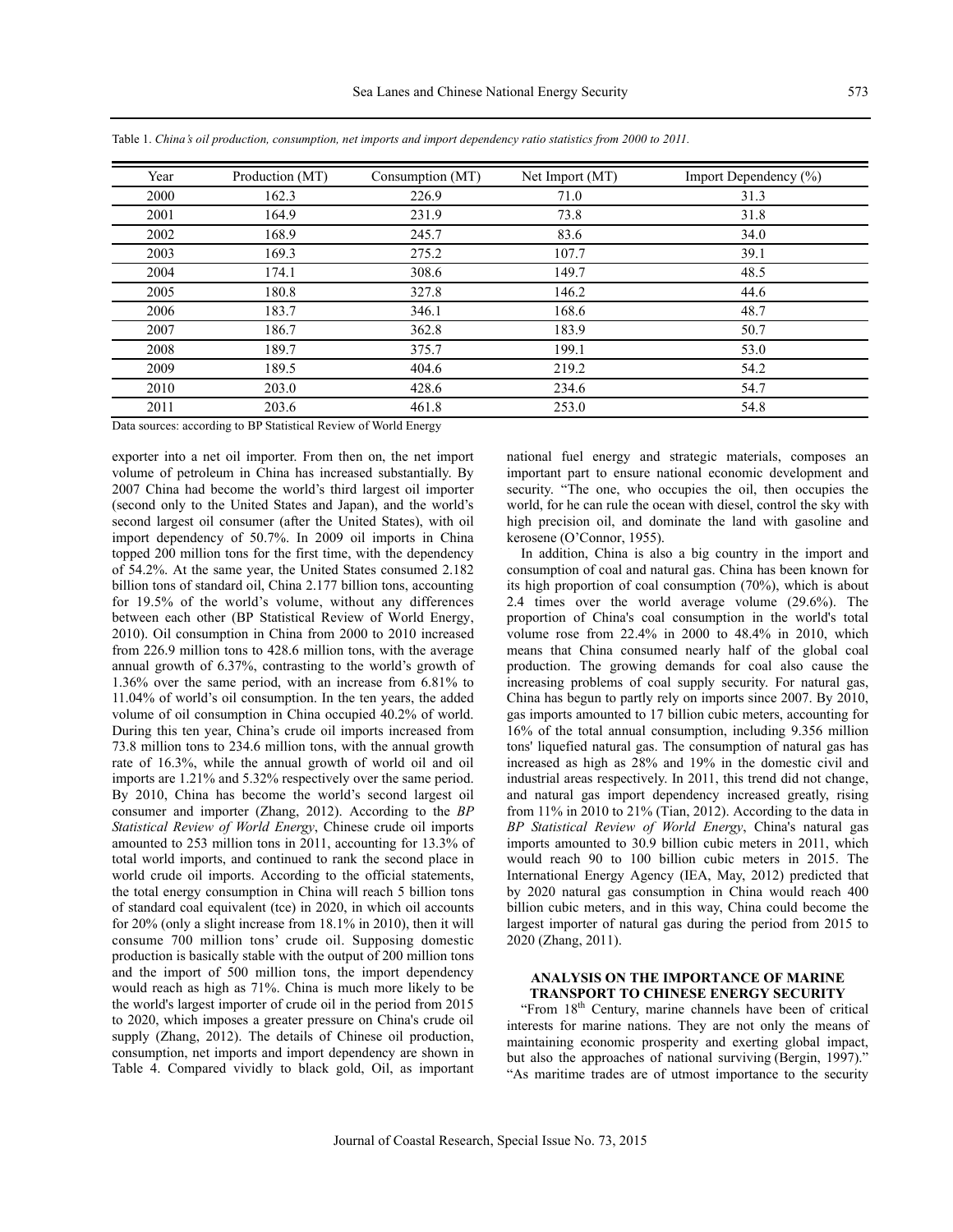and economics in most nations, the possible consequences resulted from the interrupted trades in the narrow waters or on the high seas would be most disastrous, which raises the marine channel security to one of the primary issues with global concern (Singh, 1998)." As for China, due to the sustaining and rapid economic development, the domestic energy and resource have become "a very weak link that is not strong enough to support the continuing rise of China (Zhang, 2004)." Chinese economy is facing the bottleneck of resources and energies. In order to make up for this huge resource and energy gap, China has no choice but to import from abroad, which brings itself huge challenges in the field of energy and trade.

Based on the statistics of the Central Administration of Customs, the crude oil import sources and shares in 2003 are as followed: the Middle East 50.9%, Africa region 24.3%, and Asia Pacific region 15.2%. The oil volume imported from these three areas accounted for 90.4% of the total imports (China Customs, 2003). While these statistics diversified in 2009 with the Middle East 47.8%, Africa region 30.1%, Europe and the former Soviet Union 10.6%, the western hemisphere 6.7%, and Asia Pacific region 4.7% (Tian, 2010). In 2011 China imported 130 million tons' crude oil from the Middle East, and 59.775 million tons from Africa, still mainly depending on the Middle East and Africa with the respective share of 51.5% and 23.7% (Ma, 2012). From data mentioned above, more than 70% of the present imported oil is from the Middle East and Africa. And this trend is expected to be of little change in the future. From the perspective of specific country, China's main import sources of crude oil reached 24 countries in 2011, of which the top ten were Saudi Arabia (50.2777 million tons), accounted for 19.81%; Angola (31.1497 million tons), accounted for 12.27%; Iran (27.7566 million tons), accounted for 10.94%; Russia (19.7245 million tons), accounted for 7.71%; Oman (18.1532 million tons), accounted for 7.15%; Iraq (13.7736 million tons), accounting for 5.43%; Sultan (12.9893 million tons), accounted for 5.12%; Venezuela (11.5177 million tons), accounted for 4.54%; Kazakhstan (11.211 million tons), accounted for 4.42%; Kuwait (9.5415 million tons), accounted for 3.76%. Imports from these ten countries have accounted for 81.21% of the total volume of Chinese crude oil import (Zheng, Zhang, and Dong, 2012).

Apart from only a small portion of imported oil through the pipeline transport, most of the rest oil must be transported by sea in China. At present, there are three major routes of China's oil imports. First is the Middle East route: the Persian Gulf-the Strait of Hormuz Strait-Malacca (or Makassar Strait-Taiwan Strait-Mainland China. Second is the Africa route: North Africa-the Mediterranean-the Strait of Gibraltar-Cape of Good Hope-the Malacca Strait-Taiwan Strait-Mainland China; the West Africa-Cape of Good Hope-the Malacca Strait-Taiwan Strait-Mainland China. Third is Southeast Asia route: the Malacca Strait-Taiwan Strait-Mainland China. Excessive dependence on oil from the Middle East and Africa, monotonicity of marine transportation route, and high dependence on the Strait of Hormuz, the Malacca Strait will cause the prominent vulnerability of China's oil imports. If encountered special circumstances, the normal oil imports could not be guaranteed, which would have a great impact on people's health, economic operation as well as national security (Liu, and

Qin, 2002). As a great energy importer, China relies extensively on the sea lanes of its energy transport. Once the lanes are blocked, China's energy security would be affected seriously. So Malavika and Benjamin (2011) hold that the saving supply of energy becomes the most important issue in China's energy security dilemma. The growing volume of energy imports increased the risk of Chinese economic security, while the dependence on oil, which is "particularly cured and unable to get rid of", has forced China to take measures to tackle the issue of oil dependence (Chen and Chen, 2010).

#### **THE FACTORS INFLUENCING THE MARITIME TRANSPORTATION OF CHINESE ENERGY**

Confronted with the complex and volatile international situation, various traditional and untraditional security threats interweave with each other, making the maritime transportation lane the focus of the game among many world powers.

To begin with, the international fights for the maritime lane are aggravating, posing a threat to the maritime transportation security of Chinese energy. Countries like Japan, India, especially the U.S. took political, economic, military and diplomatic means to reinforce the filtering and strategically control of some vital straits. In 1986, when the U.S. declared war, they aimed at controlling 16 important maritime lanes including the Strait of Malacca and the Strait of Hormuz. In order to control the strategic lanes, the U.S. has taken a series of strategic measures. The first way is to keep the maritime forces and navy strong, and establish overseas military base for the purpose of the strategical control of the vital maritime space and lanes; the second way is to put weight on the role of the strategic islands and curb the development of other countries by the strategic lanes; the third way is to integrate some relevant countries into its security system, and establish the maritime military and security cooperation mechanism with the U.S. As the leading power, attempting to extend their military tentacles and influences towards various vital maritime space and lanes involving their national profits; the fourth way is to obtain the leading right of anti-terrorism and control the vital strategical lanes by means of warding off the pirates and the maritime terrorism.

Japan has been attaching importance to maritime lane security, and the Maritime Self-Defense Forces give a priority to the protection of maritime security. Japan has been always advocating "the Malacca Strait is the lifeline of Japan", making its military tentacles extend to the Malacca strait through continuous adjustment of the military strategy. After the 9.11 event, Japan took the opportunity to formally authorize the Japanese Self-Defense Forces to dispatch the warships to the Indian Ocean. Now, Japan takes warding off the pirates as an excuse to make a military presence in the Malacca Strait and the Indian Ocean by every means, posing a compelling threat to other countries. India has always had a "marine complex". After 1990s, India has intensified the implementation of the "the Indian ocean control strategy" and "the oriental marine strategy" "depriving the enemy of using ocean opportunities on the one hand, and safeguarding their own rights to use sea on the other hand". In 2000, India clearly put forward the establishment of the Indian Navy in order to deter other marine forces entering the Indian Ocean. India also accelerated the base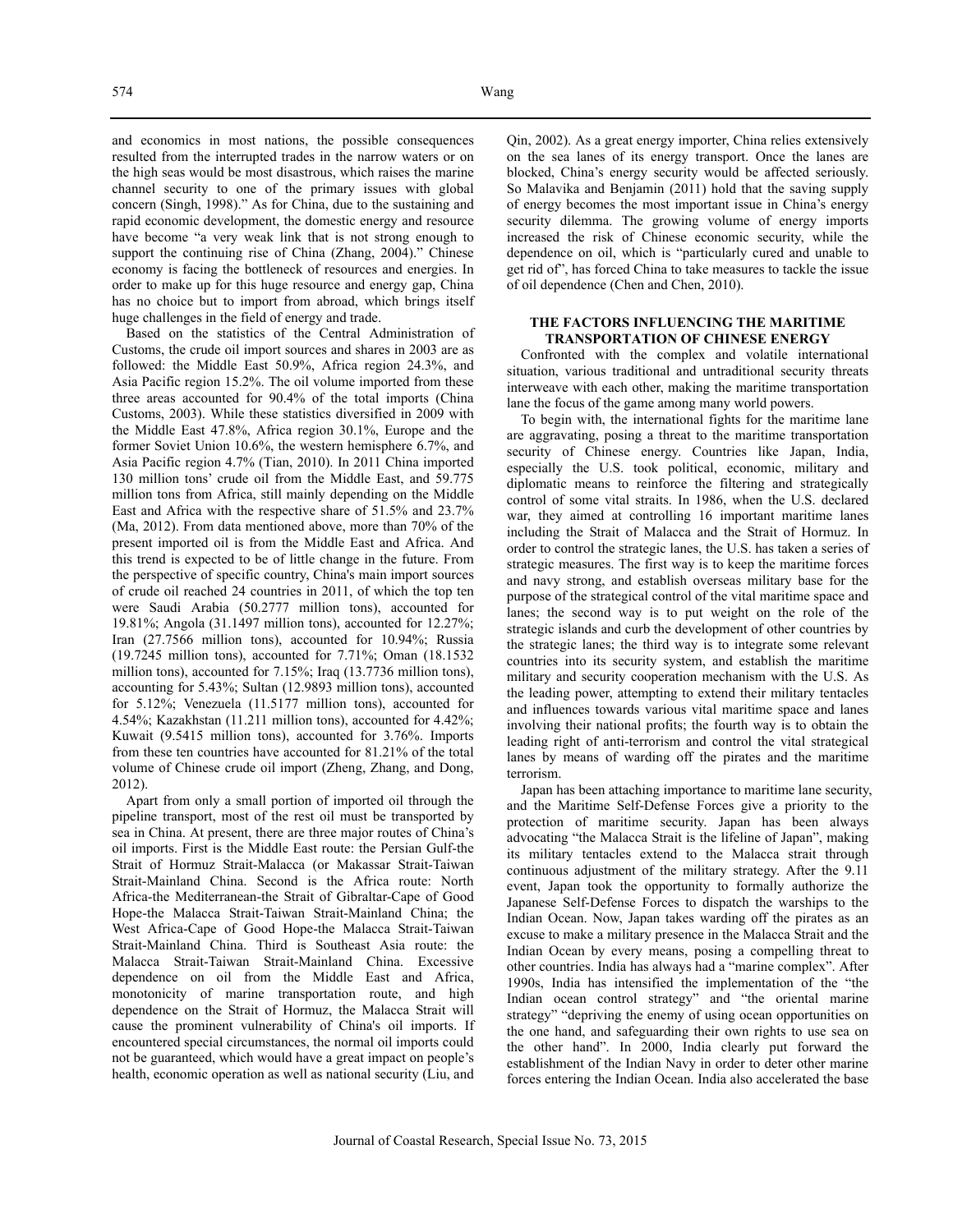Journal of Coastal Research, Special Issue No. 73, 2015

construction of the Dammam-Nicobar Islands, and established a base outside the northwestern entrance to the Strait of Malacca. In addition, the coast countries along the maritime lanes also continued to strengthen the domestic legislation, reinforcing the control of the channels and the adjacent maritime lanes, and used it as a weapon in the international wars. All these have the uncertain impacts on the maritime transportation of Chinese energy and pose a serious threat to China's energy transportation security.

Secondly, the deterioration of the political situation of the Coastal states along the maritime lane increased the uncertainty of the maritime transportation of Chinese energy. Regional turmoil and conflicts between or within the littoral countries are important factors that affect the security of maritime lane. In terms of the South China Sea, if China and ASEAN countries have serious conflicts in the South China Sea, ASEAN countries may use the Strait of Malacca as a threat; if the environmental safety of the South China Sea deteriorates, and China takes a tough stance, which may trigger Malaysia, Indonesia to block the straits. As for the Indian Ocean, since the geo-strategic value of the Indian Ocean is mainly manifested in the northern waters, the stability of the subcontinent of South Asia is directly related to the security of the maritime lanes (Suresh, Sundar, Selvaraja, 2011). However, India and Pakistan, as the most important two countries of the subcontinent, have been standing opposite to each other for more than half a century, and the contradiction and conflict between them still have no signs of the fundamental solution in the foreseeable future. During every Indio-Pakistan crisis, war or the military confrontation period, the safety of the maritime lane in the Indian Ocean is greatly threatened and destroyed. As far as the Middle East where the Strait of Hormuz lies is concerned, the social situation has been turbulent, and the wars and conflicts within the district are frequent; the terrorism is proliferating the radical forces of the Islam are expanding their influences, which makes maritime lane security in the Indian ocean expose to major challenges.

Thirdly, the non-traditional security issues such as piracy and maritime terrorism poses an increasing threat to the maritime lane of the China energy. After the Cold War, the non-traditional security factors became prominent, and the global piracy incidents witnessed a rapid growth, and the maritime terrorism showed a new development trend and situation, posing a serious threat to the security of the international shipping and strategic lanes. At present, the piracy and maritime terrorism are the largest and realistic non-traditional security threats to the maritime transportation of the Chinese energy. According to the experts, at present, the pirates are mainly concentrated in five "terrorist waters": along the West African coast, around the Somalia Peninsula, the Red Sea and the Gulf of Aden, the Bay of Bengal and the entire Southeast Asia area. These areas are the only way for China's maritime transportation. Over the past few years, Chinese ships have been frequently encountering the pirates, the maritime terrorism, and have suffered a heavy loss. According to the reports, nowadays, some Pirate Groups have conspired with the terrorists to engage in maritime criminal activities together, resulting in a significant impact on the world economy by attacking ships and oil tankers. The data shows, nowadays, the frequency and the violence level of the piracy attacks are showing an increasing trend, causing a serious harm and great influence over the years. Before 1996, the pirates caused a loss of about \$400,000,000, and in 2008, the loss rose rapidly to about \$30,000,000,000. Affected by the pirates and other factors, the shipping company suffered an annual loss about \$15,000,000,000 (Sterio, 2010). The frequent incidents of piracy and maritime terrorism make the maritime shipping of the Chinese energy confront with an extremely severe security dilemma.

# **COUNTERMEASURES**

"The world's energy security is a unity. Only when every government realizes that they should not only take measures to improve their own energy security, but also contribute to other countries, can the national and international energy security be guaranteed (Willrich, 1975)". "Zero-sum game" thought has been shown to contribute nothing to the security problems of the international maritime lanes, but on the contrary, it will only intensify the unnecessary competition and confusion. Therefore, the win-win cooperation is the best way out.

Firstly, the cooperation of the international and regional maritime security should be strengthened. With the rising non-traditional security threats, big powers are aware of the necessity of negotiation and cooperation in order to jointly fight against these threats. The characteristics of the maritime strategic lanes have decided that the international cooperation is the essential way to seek for the maritime transportation security of the Chinese energy. For one thing, China should strive to develop relations with the United States and other maritime powers, strengthen exchanges and cooperation with them in the marine security, and increase military and strategic mutual trust. For another, China should strengthen the strategic cooperation with the coastal states along the maritime lanes, jointly maintaining the maritime security and probing to establish the prevention mechanism to avoid the maritime conflicts. Last but not the least, the participation in the construction of international maritime security mechanism should be reinforced. China, as the International Hydrographic Organization (IHO) member, should seize the opportunity to play an actively diplomatic role in the international marine multilateral organizations, and promote an effective communication and information sharing, timely taking joint actions to eradicate the pirate attacks and the threat of terrorism to realize the safety of the maritime lanes. China should actively participate in and advocate the conference, initiative and declaration of safeguarding maritime security, participating with a more positive attitude in the formulation of the globalization game rules maritime transportation security.

Secondly, the construction of naval forces in China offshore should be strengthened. "The state who wants to protect the maritime trade and resources interests must resort to an effective navy ultimately" (Tangredi, 2002). Chinese economy increasingly relies on international maritime lanes, so China must rely on the assistance and cooperation with the sea littoral countries to ensure smooth and safe maritime lanes, which means that China is possible subject to them in the maritime transportation security aspects. Because of the world maritime powers' monopoly, exclusive control of the maritime lanes, China is destined to be subject to others in the maritime transportation security issues. In the face of these invisible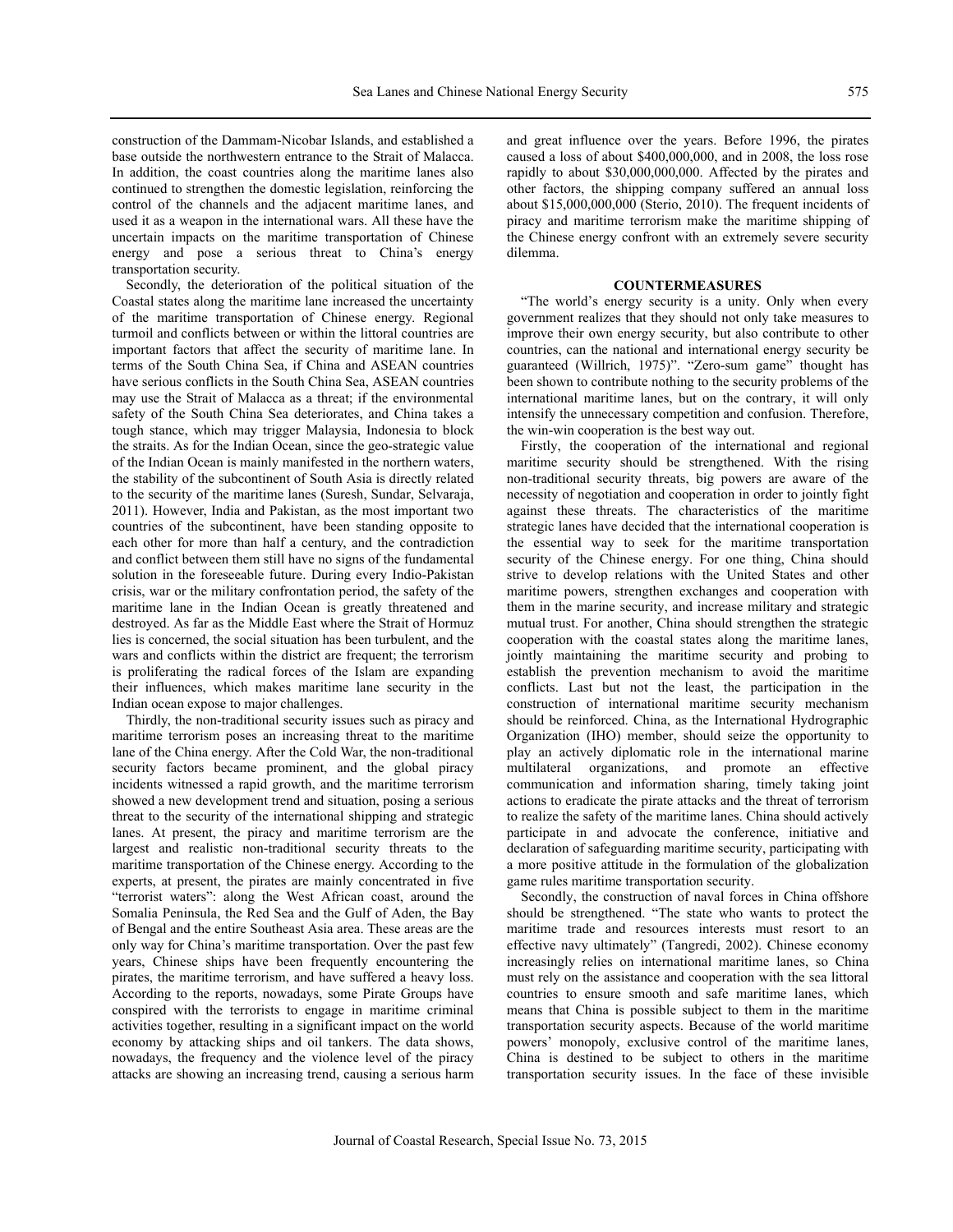threats, limited by the offshore strategic ability, China was unable to completely resolve the dilemma. Therefore, to safeguard maritime transportation security of Chinese energy, the establishment of naval power should be accelerated for the purpose of a modern navy power. Its strategic capabilities to safeguard the national interests should be improved to ensure the maritime transportation safety of the Chinese energy.

Thirdly, new channels of energy transportation should be explored to disperse the transportation and economic risks. Take the petroleum trade of China as an example, the diversification of the oil import channels should be achieved for the purpose of the establishment of the new path to break through the "bottleneck" of the Strait of Hormuz and the Malacca Strait. New oil supply base should be actively developed, and the import from the Middle East should be consciously avoided, and the diversification of import should target other countries and regions with certain oil and gas resources output capacity, such as the Russia Latin America and the Eastern Europe. In order to reduce the excessive dependence on the Strait of Hormuz, the Strait of Malacca and resolve such problems as "Malacca dilemma", it is necessary for China to look for an alternative energy transportation channel, open up land transportation routes, and reduce the transportation risk, so that the Chinese offshore energy channels could be more secure. Consequently, the involvement of cost effective, inclusive and holistic methods will often have a demand of combinations and cooperation of different techniques and different sections of the public (Johnson and Dagg, 2003). It is worth mentioning that the Sino-Kazakh oil pipeline, "Taine line" between China and Russia, Thailand Kela canal, the CBI oil pipeline, the new Pan-Asia Railway, Sino-Canadian oil pipelines and Sin-Vietnam oil development and cooperation are brewing or processing smoothly, which is one of the most important measures by which China can achieve important strategies such as importing diversification of the resources and risks.

# **ACKNOWLEDGMENTS**

This paper belongs to the project of the "Zhejiang Province philology and social sciences research planning project", No. 12JDFZ01Z; Research on Marin Transportation Security in China-africa Energy Cooperation.

## **LITERATURE CITED**

- Bergin, A., 1997. The seas unite, maritime cooperation in the asia pacific region*. Australian Journal of International Affairs*, 51(2), 280-280.
- BP, 2010. *Statistical Review of World Energy*. London: BP, 50p.Chen, H. and Chen, Y., 2010. Analysis on economic cost of China's oil dependency. *Social Science in Guangdong*, 1, 30-38.
- China Customs, 2003. *Customs Statistics Yearbook*. Beijing: China Customs Press, 1765p.
- Energy Security Research Group of Party School of the CPC Central Committee, 2010. Study on China's energy security issues under the new situation. *Review of Economic Research,* 51, 33-39.
- Johnson, D.E. and Dagg, S., 2003. Achieving public participation in coastal zone environmental impact assessment. *Journal of Coastal Conservation*, 9(1), 13-18.
- Liu, X.H. and Qin, Y., 2002. China's oil security and its strategic choices. *Contemporary International Relation*, 12, 35-46.
- Ma, J.R., 2012. The review on Chinese cause of import and export trade in 2011. *Petroleum & Petrochemical Today,*  20(3), 11-15.
- Malavika, J.B. and Benjamin, K.S., 2011. China's energy security: the perspective of energy users. *Applied Energy*, 88(5), 1949-1956.
- O'Connor, H., 1955. *The Empire of Oil.* New York: Monthly Review Press, 372 p.
- Singh, B., 1998. *Asia's Security Challenges*. New York: Nova Science Publisher Inc, 50p.
- Sterio, M., 2010. The Somali Piracy Problem, A Global Puzzle Necessitating a Global Solution. *Cleveland-Marshall Legal Studies Paper No. 10-18*9, 35p.
- Suresh, P.K.; Sundar, V., and Selvaraja, A., 2011. Numerical modelling and measurement of sediment transport and beach profile changes along southwest coast of India. *Journal of Coastal Research*, 27(1), 26-34.
- Tangredi, S.J., 2002. *Globalization and Maritime Power*. Washington D. C.: National Defense University Press, 656p.
- Tian, C.R., 2010. Analysis of China's oil import and export situation in 2009. *International Petroleum Economics*, 3, 4-13.
- Tian, C.R., 2012. Analysis of the import & export of Chinese petroleum and natural gas in 2011. *International Petroleum Economics*, 3, 56-68.
- Wang, L.R., 2009. International piracy and China's sea lanes security. *Contemporary Asia-Pacific Studies*, 6, 119-131.
- Willrich, M., 1975. *Energy and World Politics*. New York: Free Press, 252p.
- Zhang, K., 2011. Natural gas supply and demand prediction for 2015. *Natural Gas Technology*, 5(1), 1-8.
- Zhang, K., 2012. China's energy consumption status influences energy security. *Chinese Cadres Tribune*, 7, 18-20.
- Zhang, W.M., 2004. The logic of great powers rise*. Social Science in China*, 5, 61-65.
- Zheng, Z.Y.; Zhang, J.Z., and Dong, W.F., 2012. Deployment of China's strategy passages at sea. *Navigation of China*, 35(2), 56-57.